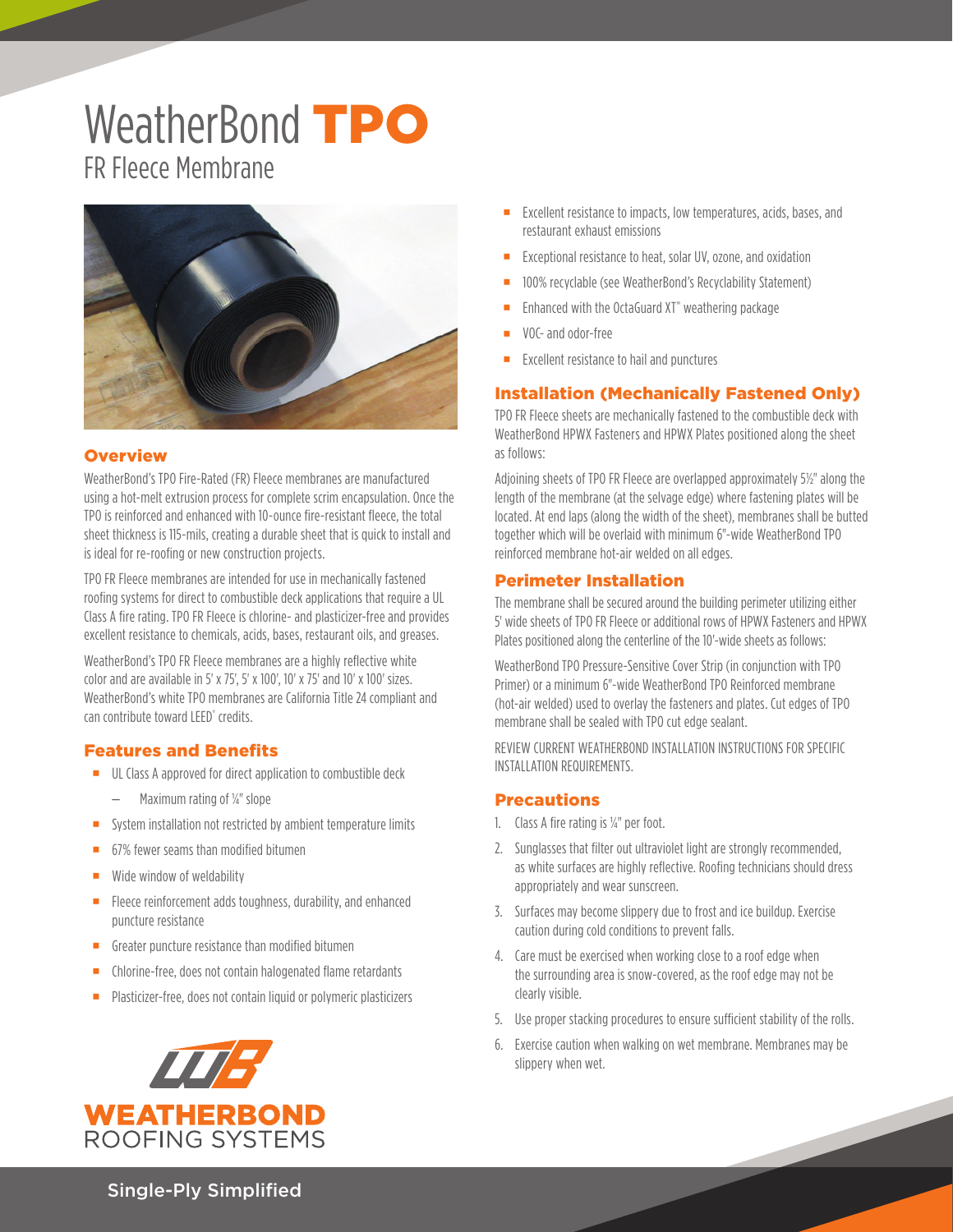- 7. Store membrane in the original undisturbed plastic wrap in a cool, shaded area and cover with light-colored, breathable, waterproof tarpaulins. Membrane that has been exposed to the weather must be prepared with Weathered Membrane Cleaner prior to hot-air welding.
- 8. Take care not to stand or place heavy objects on the edge of folded-over membrane, as this could cause a hard crease in the membrane.
- 9. Maximum sustained temperature not to exceed 160°F (71°C) for TPO membrane.
- 10. TPO FR Fleece membrane rolls must be tarped and elevated to keep dry prior to installation. If the fleece gets wet, use a wet-vac system to help remove moisture from the fleece. DO NOT INSTALL MEMBRANE IF FLEECE IS WET.

#### EXTREME Testing for Severe Climates

ASTM Standard D6878 is the material specification for Thermoplastic Polyolefin-Based Sheet Roofing. It covers material property requirements for TPO roof sheeting and includes initial and aged properties after heat and xenon-arc exposure. As stated in the scope of the standard, "the tests and property limits used to characterize the sheet are values intended to ensure minimum quality for the intended purpose." WeatherBond's goal is to produce TPO that delivers maximum performance for the intended purpose of roofing membranes. Maximum performance requires the membrane to far exceed the requirements of ASTM D6878.

Heat Aging accelerates the oxidation rate that roughly doubles for each 18°F (10°C) increase in roof membrane temperature. Oxidation (reaction with oxygen) is one of the primary chemical degradation mechanisms of roofing materials.

### WeatherBond – Heat Aging

|                | <b>ASTM Requirement</b> | WeatherBond TPO Requirement |
|----------------|-------------------------|-----------------------------|
| ASTM Test 240° | 32 weeks**              | >128 weeks                  |

\*\*Heat exposure comparable to 3,120 weeks (60 years) at 185ºF for 8 hours/day

- $\blacksquare$  Test specimen is a 2" by 6" piece of 45-mil membrane unbacked, placed in circulating hot-air oven.
- $\blacksquare$  Criterion no visible cracks after bending aged test specimen around 3"-diameter mandrel.

Q-Trac testing combines accelerated weathering with real-world conditions using an array of ten mirrors to reflect and concentrate full spectrum sunlight onto membrane test specimens. The Q-Trac device automatically tracks the sun's path from morning to night. Also, it adjusts to compensate for seasonal changes in the sun's altitude. Eight years in Q-Trac testing is equal to 40 years of real-world exposure. WeatherBond requires its WeatherBond TPO membranes to pass the equivalent of 40 years of exposure in the Q-Trac.

## WeatherBond Testing – Q-Trac

|               | <b>ASTM Requirement</b> | WeatherBond TPO Requirement           |
|---------------|-------------------------|---------------------------------------|
| ASTM Test N/A | N/A                     | Equivalent of 40 years<br>of exposure |

Environmental Cycling subjects the membrane to repeated cycles of heat aging, hot-water immersion, and xenon-arc exposure.

- **ASTM requirement none**
- WeatherBond EXTREME test\*:
	- 10 days heat aging at 240°F (116°C) followed by
	- 5 days water immersion at 158°F (70°C) followed by
	- $-$  5,040 kJ/m<sup>2</sup> (2000 hours at 0.70 W/m<sup>2</sup> irradiance) xenon-arc exposure
- \* Test specimen is 2.75" by 5.5" piece of membrane with edges sealed.
- \* Criterion after 3 complete cycles, test specimens shall remain flexible and not have any cracking under 10x magnification while wrapped around a 3"-diameter mandrel.

#### Supplemental Approvals, Statements and Characteristics

- TPO FR Fleece meets or exceeds the requirements of ASTM D6878 Standard Specification for Thermoplastic Polyolefin-Based Sheet Roofing.
- Radiative Properties for Cool Roof Rating Council (CRRC) and LEED.
- TPO FR Fleece membranes conform to requirements of the US E.P.A. Toxic Leachate Test (40 CFR part 136) performed by an independent analytical laboratory.
- **THEO FR FLEECE was tested for dynamic puncture resistance per ASTM** D5635-04 using the most recently modified impact head. 45-mil was watertight after an impact energy of 12.5 J (9.2 ft-lbf) and 60-mil was watertight after 22.5 J (16.6 ft-lbf). 80-mil was water tight after an impact energy of 30.0 J (22.1 ft-lbf).



Single-Ply Simplified